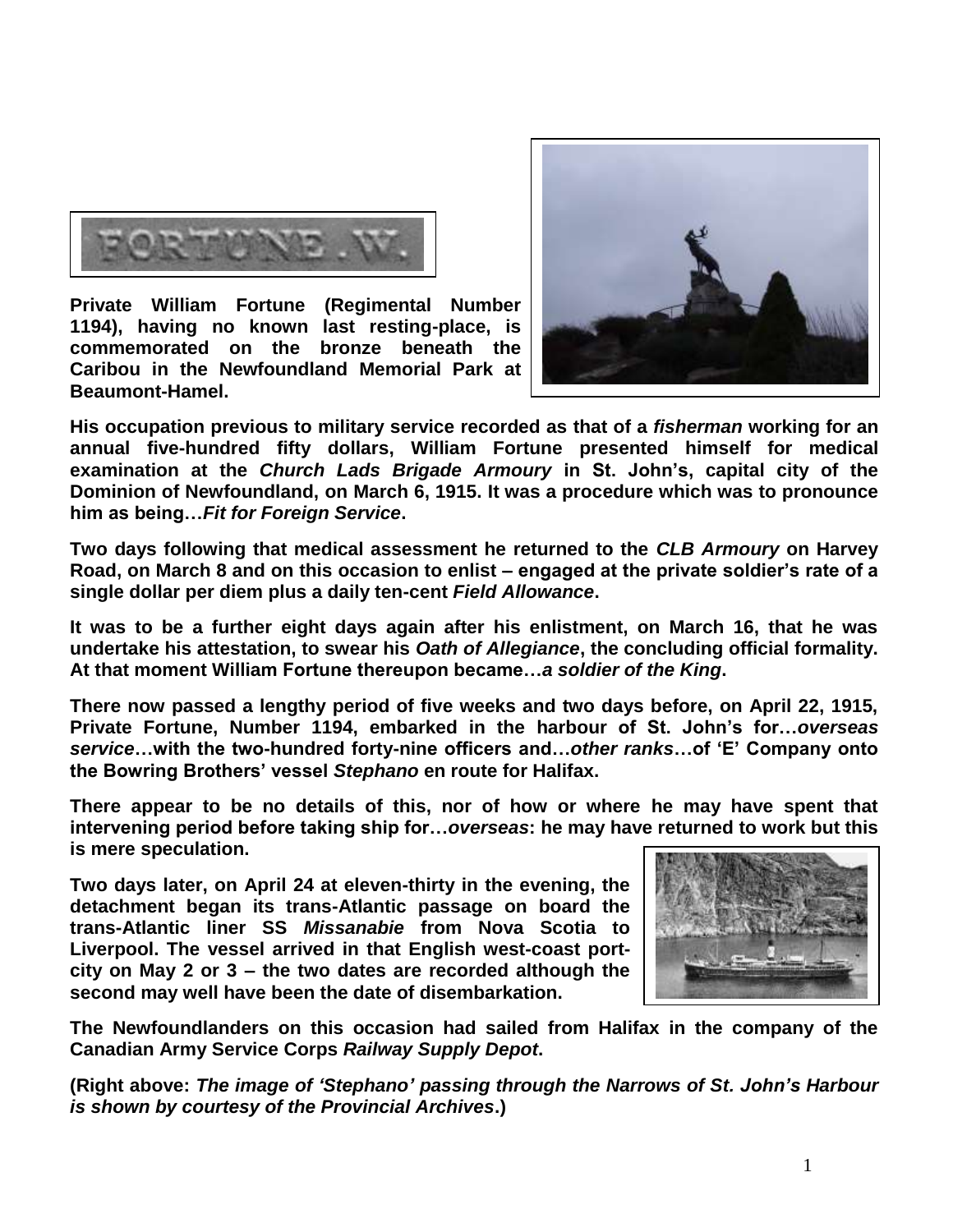**(Right:** *The image of 'Missanabie' is from the Old Ship Picture Galleries website. The vessel was of the Canadian Pacific Line and, although transporting troops during the Great War, did so as part of her commercial services which continued during the conflict. On September 9, 1918, she was torpedoed and sunk off the south coast of Ireland with the loss of forty-five lives***.)**

**From Liverpool the contingent travelled northwards by train to the Scottish capital, Edinburgh where, on May 4, 'E' Company joined 'A', 'B', 'C' and 'D' Companies which had already taken up station as the garrison at the historic Castle, the first troops from outside the British Isles ever to do so.**

**(Right:** *The venerable bastion of Edinburgh Castle dominates the Scottish capital from its hill in the centre of the city***. – photograph from 2011)**





**Private Fortune's 'E' Company, however, was to have but a few days to savour the charms of the Scottish capital.**

**\* \* \* \* \***

**Some seven months before that May 4, in the late summer and early autumn of 1914 there had been a period of training of five weeks on the shores of** *Quidi Vidi Lake* **in the east end of St. John's for the newly-formed Newfoundland Regiment's first recruits – these to become 'A' and 'B' Companies - during which time the authorities had also been preparing for the Regiment's transfer overseas.**

**This first Newfoundland contingent was to embark on October 3, in some cases only days after a recruit's enlistment and/ or attestation. To become known to history as the** *First Five Hundred* **and also as the** *Blue Puttees***, on that day they had boarded the Bowring Brothers' vessel** *Florizel* **awaiting in St. John's Harbour.**

**(Right above:** *The image of Florizel at anchor in the harbour at St. John's is by courtesy of Admiralty House Museum***.)**

**The ship had sailed for the United Kingdom on the morrow, October 4, 1914, to its rendezvous with the convoy carrying the 1st Canadian Division overseas, off the south coast of the Island.** 

**(Right:** *Fort George, constructed in the latter half of the eighteenth century, still serves the British Army to this day***. – photograph from 2011)**



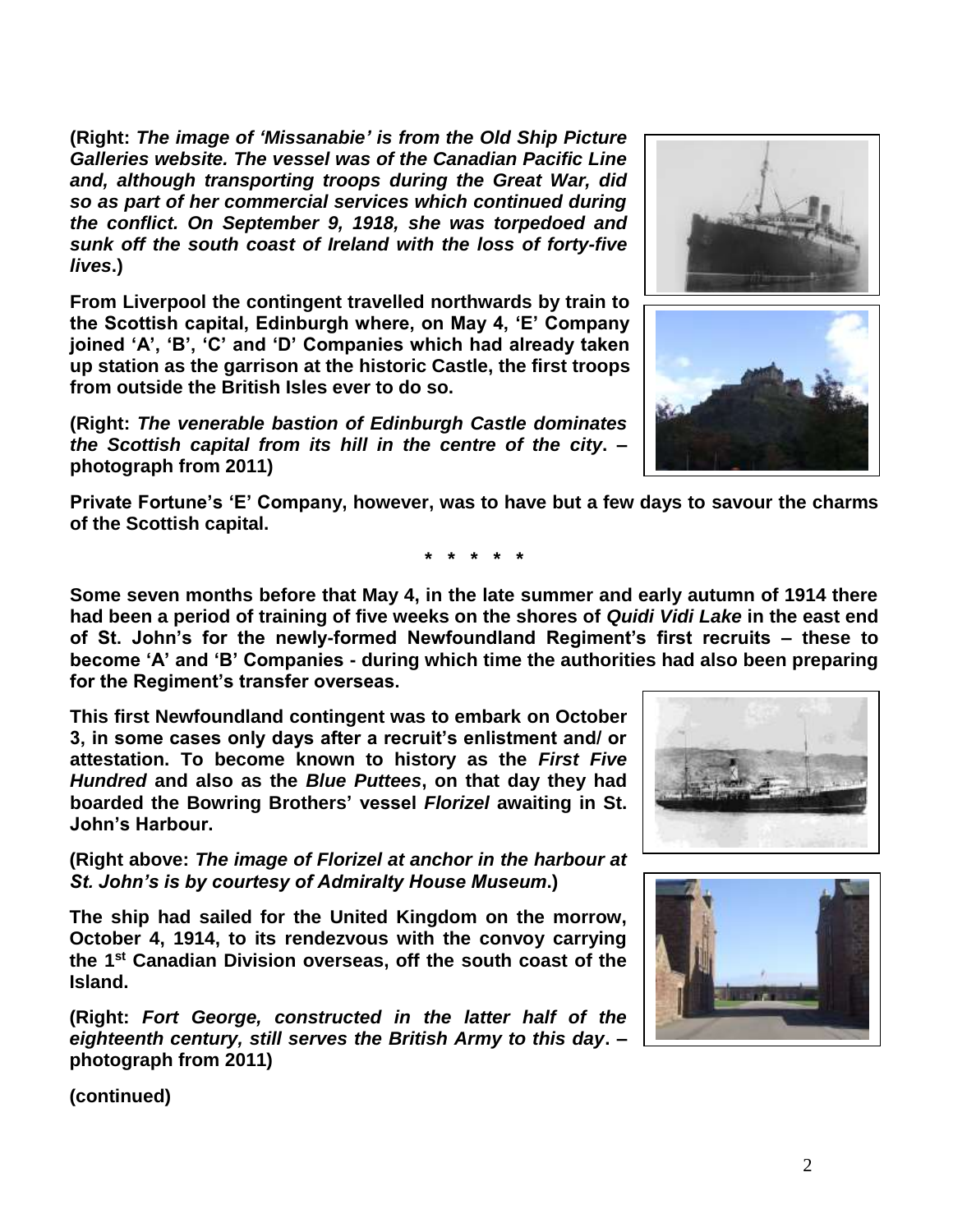**Once having disembarked in the United Kingdom this first Newfoundland contingent was to train in three venues during the late autumn of 1914 and then the winter of 1914-1915: firstly in southern England on the** *Salisbury Plain***; then in Scotland at** *Fort George* **– on the**  *Moray Firth* **close to Inverness; and lastly at** *Edinburgh Castle* **– where, as recorded beforehand, it was to provide the first garrison from outside the British Isles.** 

**Only days after 'A' and 'B' Companies had taken up their posting there, on February 16 of 1915, 'C' Company – the first re-enforcements for the original contingent\* - would arrive directly – through Liverpool of course - from Newfoundland. On the final day of the month of March it had been the turn of 'D' Company to arrive – they via Halifax as well as Liverpool – to report…***to duty***…at Edinburgh.**

*\*This contingent, while a part of the Newfoundland Regiment, was not yet a battalion and would not be so for a further five months – as will be seen below.*

**\* \* \* \* \***

**Seven days after the arrival of Private Fortune's 'E' Company in the Scottish capital, on May 11 the entire Newfoundland contingent was ordered elsewhere.** 

**On that day, seven weeks into spring – although in Scotland there was apparently still snow - the unit was dispatched to** *Stobs Camp***, all under canvas and south-eastwards of Edinburgh, in the vicinity of the town of Hawick.**

**It was to be at** *Stobs Camp* **that the Newfoundland contingent would eventually receive the re-enforcements from home – 'F' Company which arrived on July 10, 1915 - that would bring its numbers up to that of British Army establishment battalion strength\*. On that date the newly-formed 1st Battalion of the Newfoundland Regiment was thus now available to be sent on …***active service***.**

**(Right:** *The Newfoundland Regiment marches past on the training ground at Stobs Camp and is presented with its Colours on June 10, 1915.* **– by courtesy of Reverend Wilson Tibbo and Mrs. Lillian Tibbo)**

**\****This was approximately fifteen hundred, sufficient to furnish four 'fighting' companies, two re-enforcement companies and a headquarters staff.*

**At the beginning of that August of 1915, the four senior Companies, 'A', 'B', 'C' and 'D', were then sent south from** *Stobs Camp* **to undergo a final two weeks of training, as well as an inspection by the King, at**  *Camp Aldershot***. This force, now the 1st Battalion of the Newfoundland Regiment, was thereupon attached to the 88th Brigade of the 29th Division of the (British) Mediterranean Expeditionary Force.**

**(Right:** *George V, by the Grace of God, of the United Kingdom of Great Britain and Ireland and of the British Dominions beyond the Seas, King, Defender of the Faith, Emperor of India* **– the photograph is from** *Bain News Services* **via the** *Wikipedia* **web-site.)**



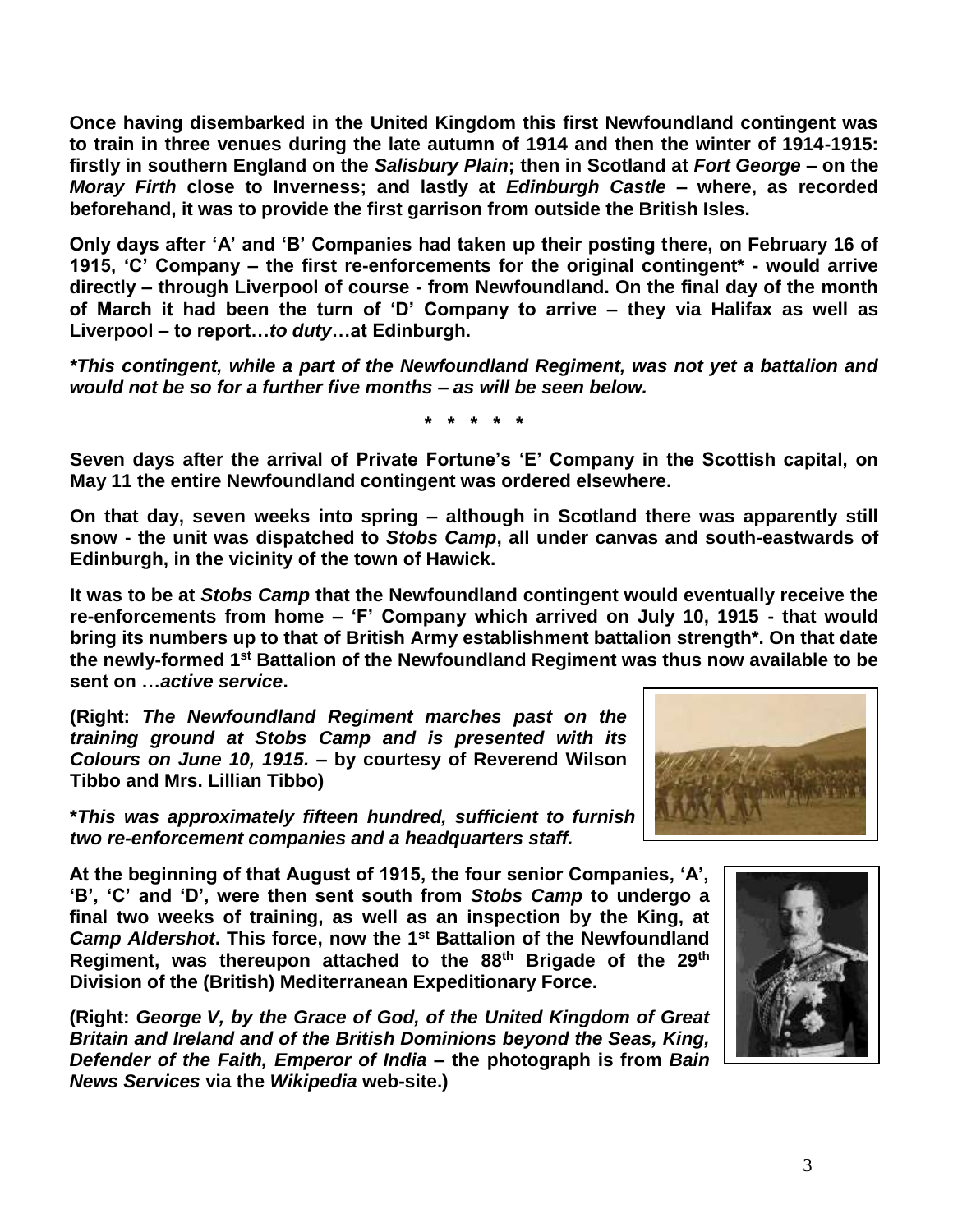**Meanwhile the two junior Companies, 'E' – as seen, the last arrived at Edinburgh - and the aforementioned 'F', were ordered transferred to Scotland's west coast, to Ayr, there to provide the nucleus of the newly-forming 2nd (***Reserve***) Battalion.**

**The Regimental Depot was now to become Private Fortune's home for the next three months.**

**Perhaps!**

**There appear to be two versions of his service record after the period spent at** *Stobs Camp* **until December 1 of that autumn when the 1st Re-enforcement Draft from Ayr set foot on Kangaroo Beach at** *Suvla Bay***.**

**\* \* \* \* \***

**One version of Private Fortune's military career over those three months has him, as suggested in a preceding paragraph, proceeding with 'E' Company to the Regimental Depot, the site then in the throes of being established on the west coast of the country.**

**At the end of this summer of 1915, the once-Royal Borough of Ayr on Scotland's west coast was to begin to serve as the overseas base for the 2nd (***Reserve***) Battalion of the Newfoundland Regiment from where – as of November of 1915 and up until January of 1918 - re-enforcement drafts from home were to be despatched to bolster the 1st Battalion's numbers, at first to the Middle East and then later to the**  *Western Front***.**

**(Right above:** *An aerial view of Ayr, likely from the period between the Wars: Newton-on Ayr, where were quartered the 'other ranks', is to the left of the River Ayr and the Royal Borough, where were housed the officers, is to the right***. – by courtesy of the** *Carnegie Library* **at Ayr)**

**(Right:** *The High Street in Ayr as shown on a postcard of the time, the imposing Wallace Tower – it stands to this day (2017) - dominating the scene* **– by courtesy of Reverend Wilson Tibbo and Mrs Lillian Tibbo.**

**Private Fortune had enlisted for the limited time of a single year. Most of his fellow recruits during the time spent at Ayr were prevailed upon to re-enlist and while in the case of Private Fortune this event does not appear among his documents, it is quite possible this this was where and when it came about\* -** *if* **he were there.**

**\****At the outset of the War, perhaps because it was felt by the authorities that it would be a conflict of short duration, the recruits enlisted for only a single year. As the War progressed, however, this was obviously going to cause problems and the men were encouraged to re-enlist***.** *Later recruits signed on for the 'Duration' at the time of their enlistment.*



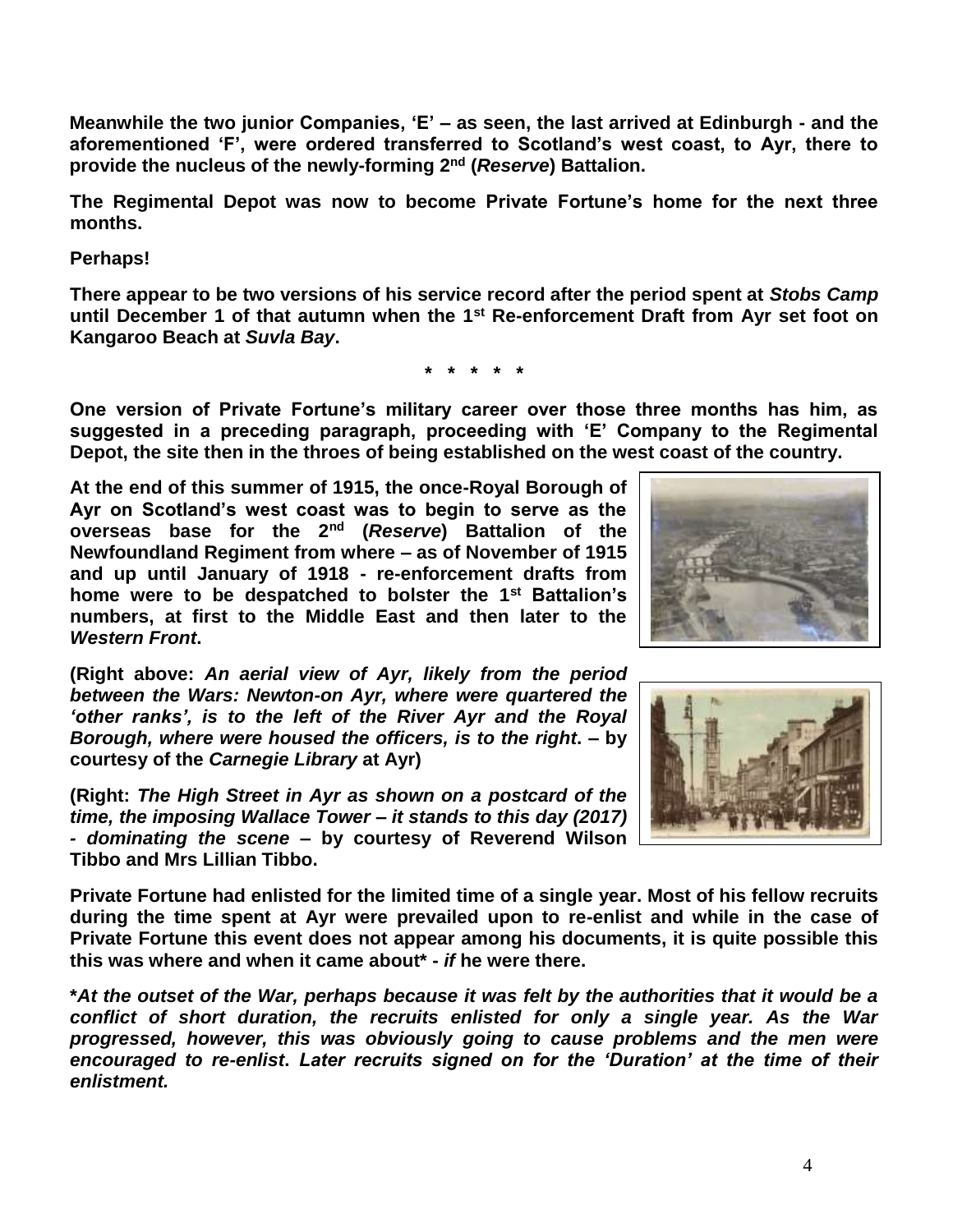**It was not until the fourteenth – some sources cite the thirteenth - day of November of 1915 that the 1st Reenforcement Draft from Ayr – Private Fortune among its ranks - passed through the English south-coast naval establishment of Devonport to embark onto His Majesty's Transport**  *Olympic***, sister ship of the ill-fated** *Titanic* **and of the almost equally ill-fated** *Britannic* **– that ship to be sunk in November of 1916.**



**The 1st Draft was en route to** *Gallipoli***.** 

**(Right above:** *HM Transport Olympic on the right lies at anchor along with HM Hospital Ship Aquitania, centre, at Mudros Bay in the autumn of 1915.* **– from a photograph from the**  *Imperial War Museum, London***)**

**At the end of the month, Olympic entered** *Mudros Bay* **on the Greek island of Lemnos, the site being used - since it was only some fifty kilometres distant from the fighting - by the Allies as an advanced base and medical complex for the** *Gallipoli Campaign***.**

**The one-hundred Newfoundland re-enforcements were subsequently embarked onto a smaller vessel for the journey to** *Suvla Bay* **on the northern coast of the Peninsula. There they were to land on a rocky surface – in contrast to the sand of the other landing areas designated as** *Kangaroo Beach.*

**From there the newcomers would move forward to the not-distant Newfoundland positions.**

**\* \* \* \* \***

**The second version of Private Fortune's story was to see him be ordered to** *Camp Aldershot* **with the four senior companies. Thus, although having left Newfoundland as a soldier of 'E' Company, he was to be posted not to the Regimental Depot but to southern England.**

**When he had been apprised of this change in plans seems not to be recorded – nor why he was selected - but Private Fortune was to be one of the few from 'E' Company who were to swell the ranks of the units posted to** *Aldershot* **– there he became a soldier of 'A' Company. And it would have been during the period while he was at** *Camp Aldershot***, and as was the case with the great majority of the Newfoundland troops there, that Private Fortune –** *if* **he were there - was to be prevailed upon to re-enlist…***for the duration of the war***. This he did on August 15\*.**

**\****At the outset of the War, perhaps because it was felt by the authorities that it would be a conflict of short duration, the recruits enlisted for only a single year. As the War progressed, however, this was obviously going to cause problems and the men were encouraged to re-enlist***.** *Later recruits signed on for the 'Duration' at the time of their enlistment.*

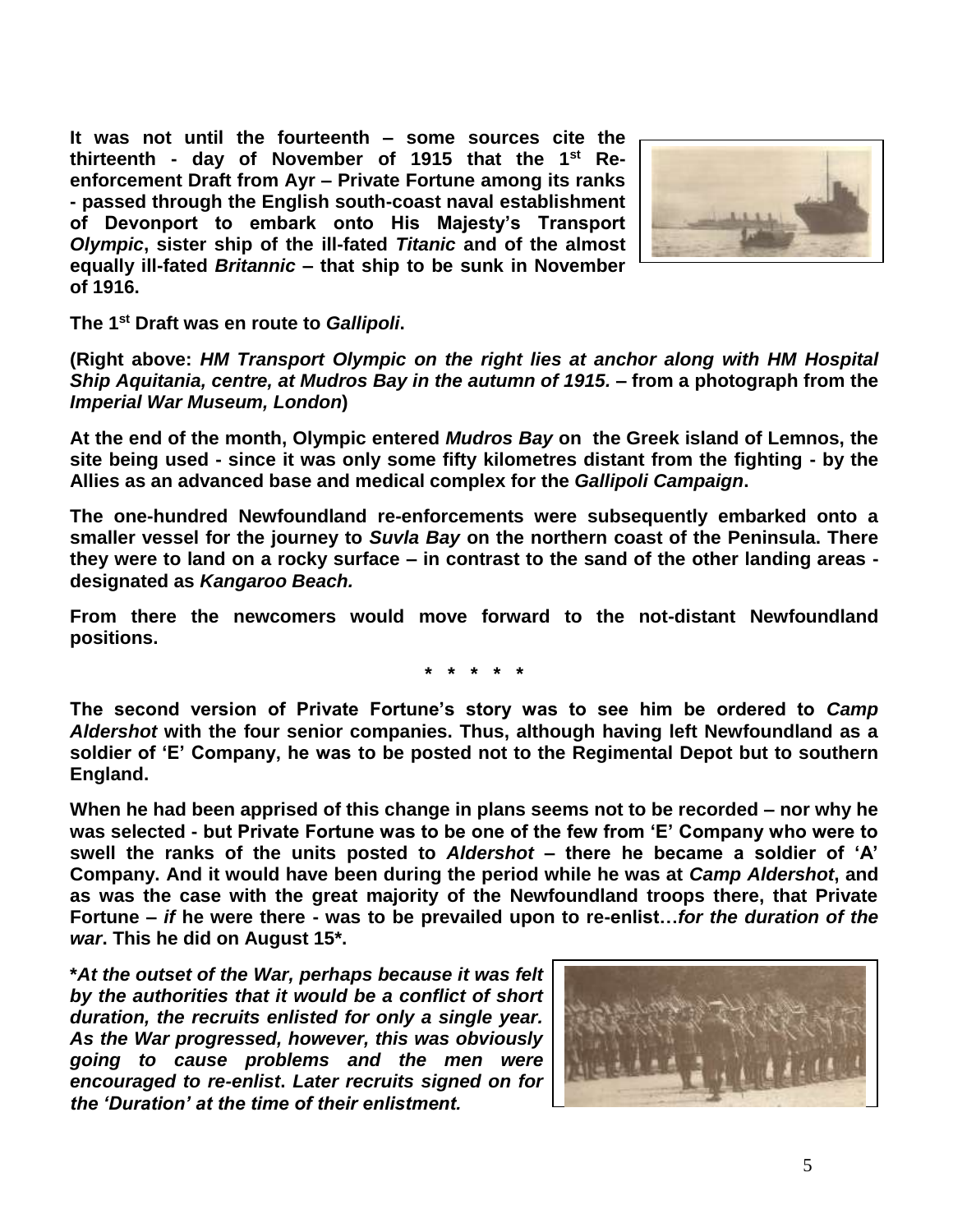**(Preceding page:** *Some of the personnel of 'A', 'B', 'C' and 'D' Companies of the 1st Battalion of the Newfoundland Regiment at Aldershot in August of 1915, prior to its departure to 'active service' on the Gallipoli Peninsula* **– from** *The Fighting Newfoundlander* **by Col. G.W.L. Nicholson, C.D.)**

**(Right:** *The image of Megantic, here in her peace-time colours of a 'White Star Line' vessel, is from the Old Ship Picture Galleries web-site***.)**

**On August 20, 1915, Private Fortune and his 1st Battalion had embarked in the Royal Navy Harbour of Devonport onto the requisitioned passenger-liner** *Megantic* **for passage to the Middle East and to the fighting against the Turks. There, a month later – having spent some two weeks billeted in British barracks in the vicinity of the Egyptian capital, Cairo - on September 20, the 1st Battalion was to land at** *Suvla Bay* **on the**  *Gallipoli Peninsula***.**

**(Right:** *Kangaroo Beach, where the officers and men of the 1st Battalion, Newfoundland Regiment, landed on the night of September 19-20, 1915, is to be seen in the distance at the far end of Suvla Bay. The remains of a landing-craft are still clearly visible in the foreground on 'A' Beach***. – photograph taken in 2011)**

**(Right:** *Newfoundland troops on board a troop-ship anchored at Mudros: either Megantic on August 29, Ausonia on September 18, or Prince Abbas on September 19 – Whichever the case, they were yet to land on Gallipoli***. – from Provincial Archives)**

**(Right:** *A century later, the area, little changed from those faroff days, of the Newfoundland positions at Suvla Bay, and where the 1st Battalion of the Newfoundland Regiment was to serve during the autumn of 1915* **– photograph from 2011)**

**When the Newfoundlanders had landed from their transport ship at** *Suvla Bay* **on that September night of 1915 they were to disembark into a campaign that was already on the threshold of collapse.**

**Not only in the area where the Newfoundland Battalion was to serve but, even ever since the very first days of the operation in April of 1915, the entire** *Gallipoli Campaign,* **including the operation at** *Suvla Bay,* **had been proving to be little more than a debacle:** 









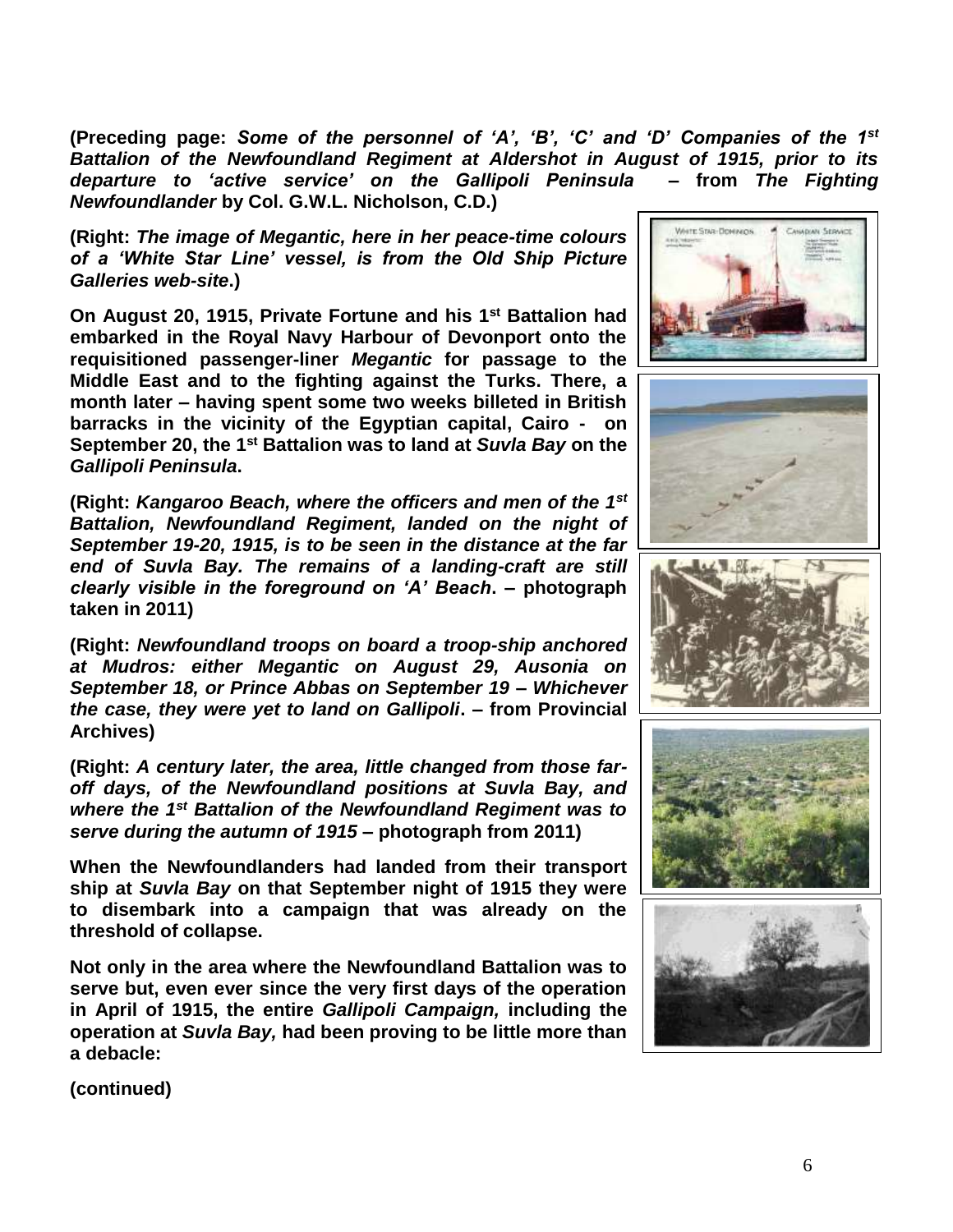**British had abandoned the entire area of** *Suvla Bay* **– the Newfoundlanders, the only non-**

**Newfoundlanders were to be among that number. Numerous, however, had been those afflicted by trench-foot and by frost-bite. This then, was the situation on December 1 which was to welcome the 1st Re-enforcement** 

**Draft from Ayr – with or without Private Fortune – when it landed onto the aforesaid rocky**  *Kangaroo Beach* **at** *Suvla Bay***.**

**\* \* \* \* \***

**In the mean-time, in the days that were to follow the arrival of the 1st Re-enforcement Draft on the** *Gallipoli Peninsula***, the situation of the British - and thus of the Newfoundlanders was daily becoming more and more untenable; thus on the night of December 19-20, the** 

*which was where the British and Newfoundlanders were stationed***. – photograph from 2011) November 26 of 1915 had seen perhaps the nadir of the Newfoundland Battalion's fortunes** 

**(Right:** *This is Anzac Bay in the fore-ground with the Salt Lake in the centre further away. The bottom of Suvla Bay is just to be seen on the left and adjacent to the Salt Lake, and further away again. The hills in the distance and the ones from which this photograph was taken were held by the Turks and formed* 

**casualties inflicted by an enemy who was to fight a great deal better than the British High Command\* had ever anticipated – were eventually to overwhelm the British-led forces and those of their allies, the French, and it would finally be decided to abandon not only** *Suvla Bay* **but the entire** *Gallipoli* **venture.**

**Flies, dust, disease, the frost-bite and the floods – and of course the** 

*\*Many of the commanders chosen were second-rate, had been brought out of retirement, and had little idea of how to fight – let alone of how to win. One of the generals at Suvla, apparently, had handed in his* 

*resignation during the Campaign and had just gone home.*

**(Preceding page:** *No-Man's-Land at Suvla Bay as seen from the Newfoundland positions* **– from** *Provincial Archives***)**

**(Right above:** *An un-identified Newfoundland soldier in the trenches at Suvla Bay –* **from**  *Provincial Archives***)**

*a horse-shoe around the plain surrounding the Salt Lake -*

**at Gallipoli; there was to be a freak rain-, snow- and ice-storm strike the** *Suvla Bay* **area and the subsequent floods had wreaked havoc amongst the forces of both sides. For several days, survival rather than the enemy was to be the priority.**

**There were to be many casualties on both sides, some of them, surprised by the sudden inundation of their positions, fatalities who had drowned in their trenches – although no** 

**(continued)**

**British unit to serve there, to form a part of the rear-guard.** 



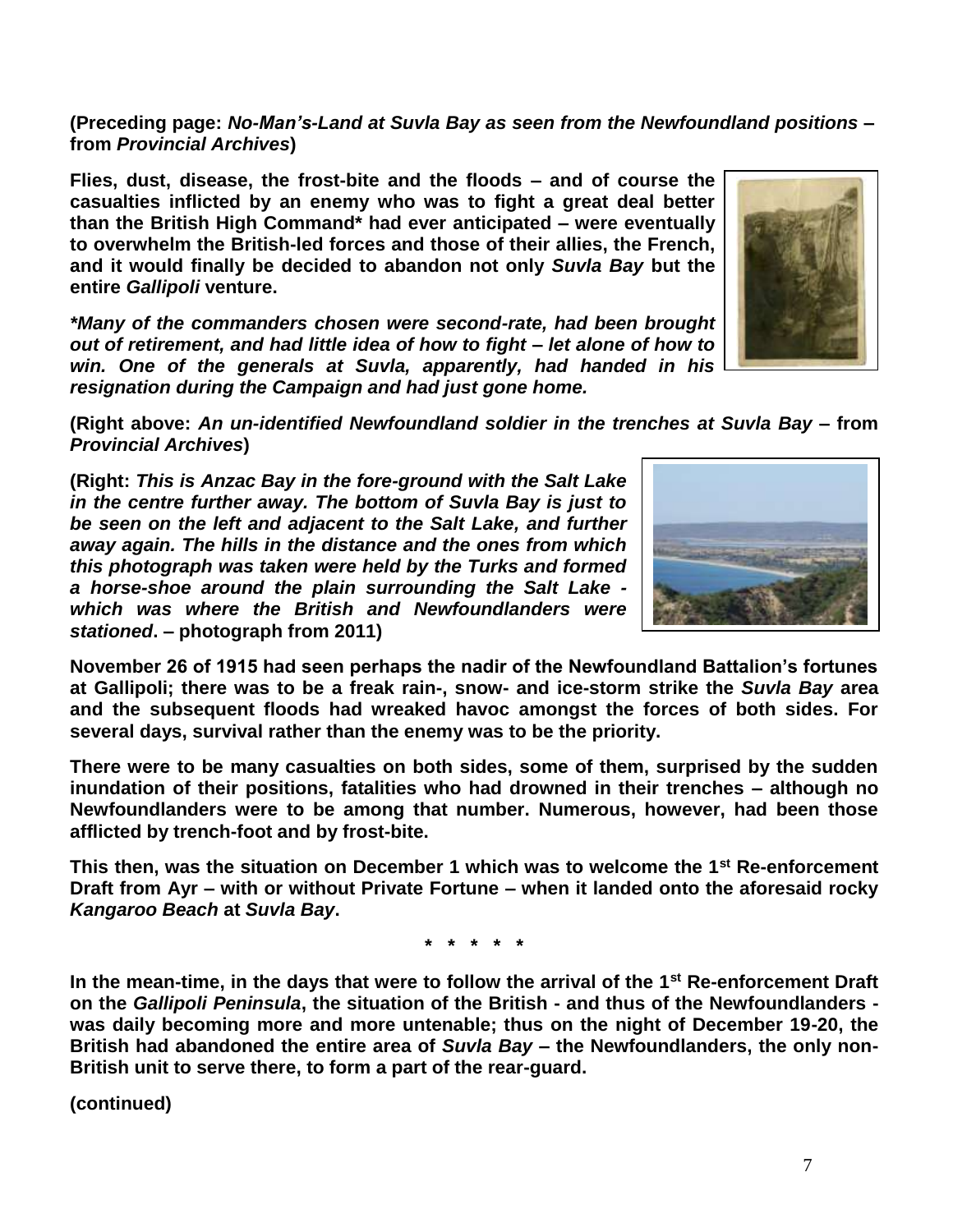**Some of the Battalion personnel had been evacuated to the nearby island of Imbros, some to Lemnos, further away, but in neither case was the respite to be of a long duration; the 1 st Battalion was to be transferred only two days later to the area of** *Cape Helles***, on the western tip of the** *Gallipoli Peninsula***.**

**(Right:** *Cape Helles as seen from the Turkish positions on the misnamed Achi Baba, positions which were never breached: The Newfoundland positions were to the right-hand side of the picture***. – photograph from 2011)**

**The British, Indian and** *Anzac* **forces – the Australian and New Zealand Army Corps was also to serve at** *Gallipoli* **– had now only been marking time until a complete withdrawal of the**  *Peninsula* **could be undertaken.** 

**This final operation would take place on the night of January 8-9, the Newfoundland Battalion to furnish part of the British rear-guard on this second occasion also.**

**(Right:** *'W' Beach at Cape Helles as it was only days before the final British evacuation* **– from** *Illustration***)**

*\*Lieutenant Owen Steele of St. John's, Newfoundland, is cited as having been the last soldier of the Mediterranean Expeditionary Force to step into the final small boat to sail from the Gallipoli Peninsula.*

**(Right:** *'W' Beach almost a century after its abandonment by British forces in that January of 1916 and by the Newfoundlanders who were to be the last soldiers off the beach***:** *Vestiges of the wharves in the black-and-white picture are still to be seen.* **– photograph from 2011)**

**Immediately after the British evacuation of the** *Gallipoli Peninsula***, the Newfoundland unit had been ordered to the Egyptian port-city of Alexandria. On January 14, the Australian Expeditionary Force Transport** *Nestor* **had arrived there with the 1st Battalion on board. The vessel was to sail just after mid-day on the 16th, on its way southwards down the Suez Canal to Port Suez where she arrived on the morrow and where the Newfoundlanders landed and marched to their encampment.**

**There they were to await further orders since, at the time, the subsequent destination of the British 29th Division had yet to be decided\*.**

**(Right above:** *The photograph of the Blue Funnel Line vessel 'Nestor' is from the Shipspotting.com web-site. The vessel was launched and fitted in 1912-1913 and was to serve much of her commercial life until 1950 plying the routes between Britain and Australia. During the Great War she served mainly in the transport of Australian troops and* 



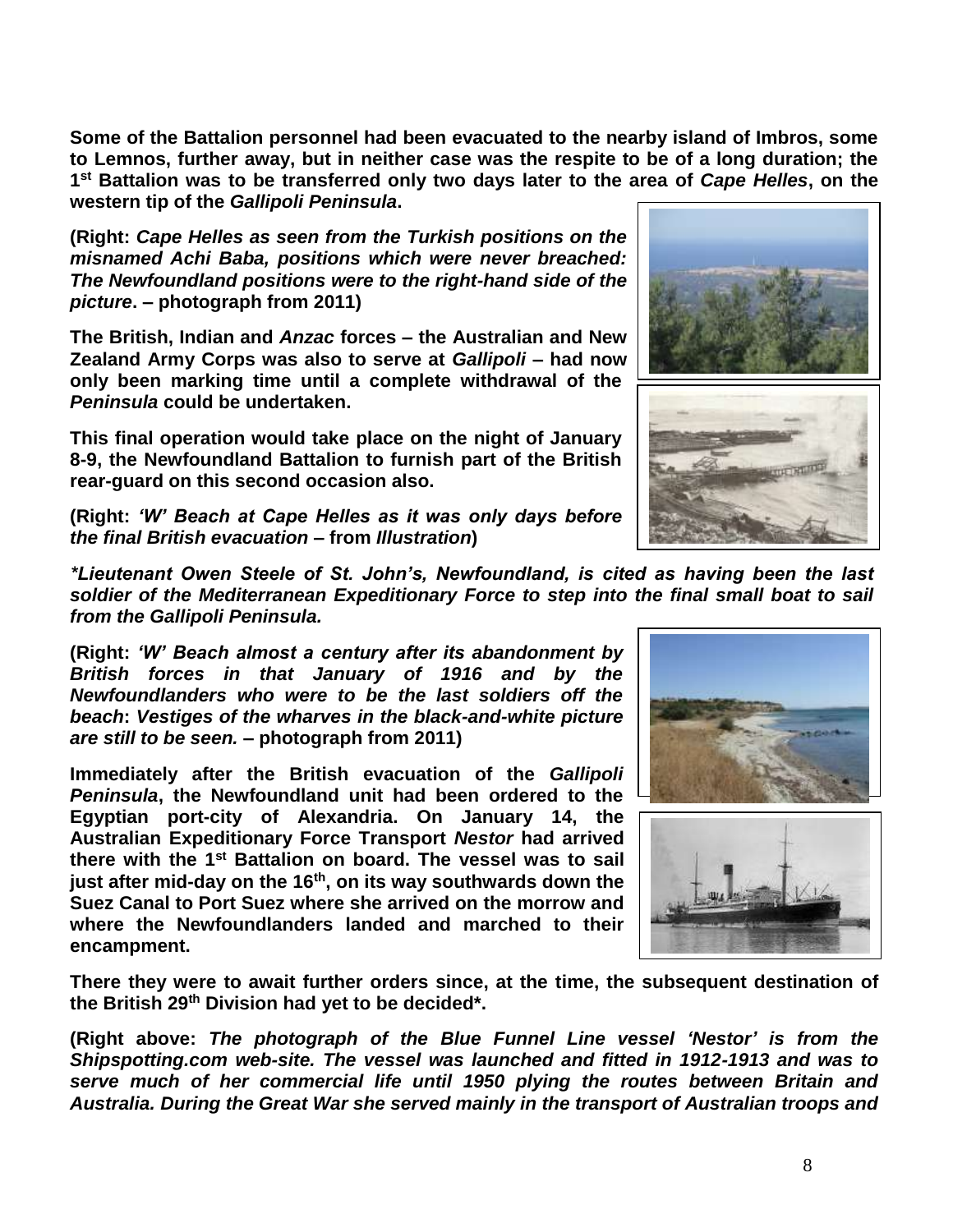*was requisitioned once again in 1940 for government service in the Second World War. In 1950 she was broken up***.)**

*\*Bulgaria had entered the conflict on the side of the Central Powers, and Salonika was already becoming a theatre of war.*

**(Right:** *The British destroy their supplies during the final evacuation of the Gallipoli Peninsula. The men of the 1st Battalion of the Newfoundland Regiment were among the last to leave on two occasions, at both Suvla Bay and Cape Helles***. – photograph taken from the battleship** *Cornwallis* **from**  *Illustration***)**

**\* \* \* \* \***

**On February 2, Private Fortune was evacuated from the encampment at** *Port Suez* **to the 17th Stationary Hospital established at the adjacent Port Tewfiq. He was suffering from jaundice.** 

**(Right:** *Port Tewfiq seen here at a time just prior to the Great War –* **from a vintage post-card)**

**There he may well have been diagnosed as having contracted a second medical condition as, almost five weeks later on March 24, he was apparently transferred to the 27th General Hospital at Abbassia, Cairo. The complaint at the time was diagnosed as NYD –** *Not Yet Determined.*

**(Right:** *Cairo, the Egyptian capital city, at or about the time of the Great War* **– from a vintage post-card)** 

**As was the case of several hospitals, casualty clearing stations and field ambulances, older names were retained at the same time that new labels were being introduced: thus the** *British Red Cross Hospital* **seems to have been synonymous with** *7 th Government Convalescent Hospital***, Private Fortune being reported as discharged into both of them from the 27th General Hospital on May 19.**

**Having been discharged…***to duty***…at the British Base Depot, Sidi Bishr, in Alexandria on June 1, and having then taken ship there on the 10th day of that same month, Private Fortune reached the French Mediterranean port of Marseilles eight days later, on the 18th , and proceeded, via the British Base Depot at Rouen, to re-join the Newfoundland Battalion by that time already in France (see below).** 

**This he – one of a draft of sixty-six…***other ranks***…dispatched from Rouen – did, on the day that some eight-hundred Newfoundland personnel from the 1 st Battalion were to make their way on foot from Louvencourt towards the sound of the guns. There they, now comprising some of Private Fortune's late-arriving draft, were to play their part in the horrific events of the morrow.** 



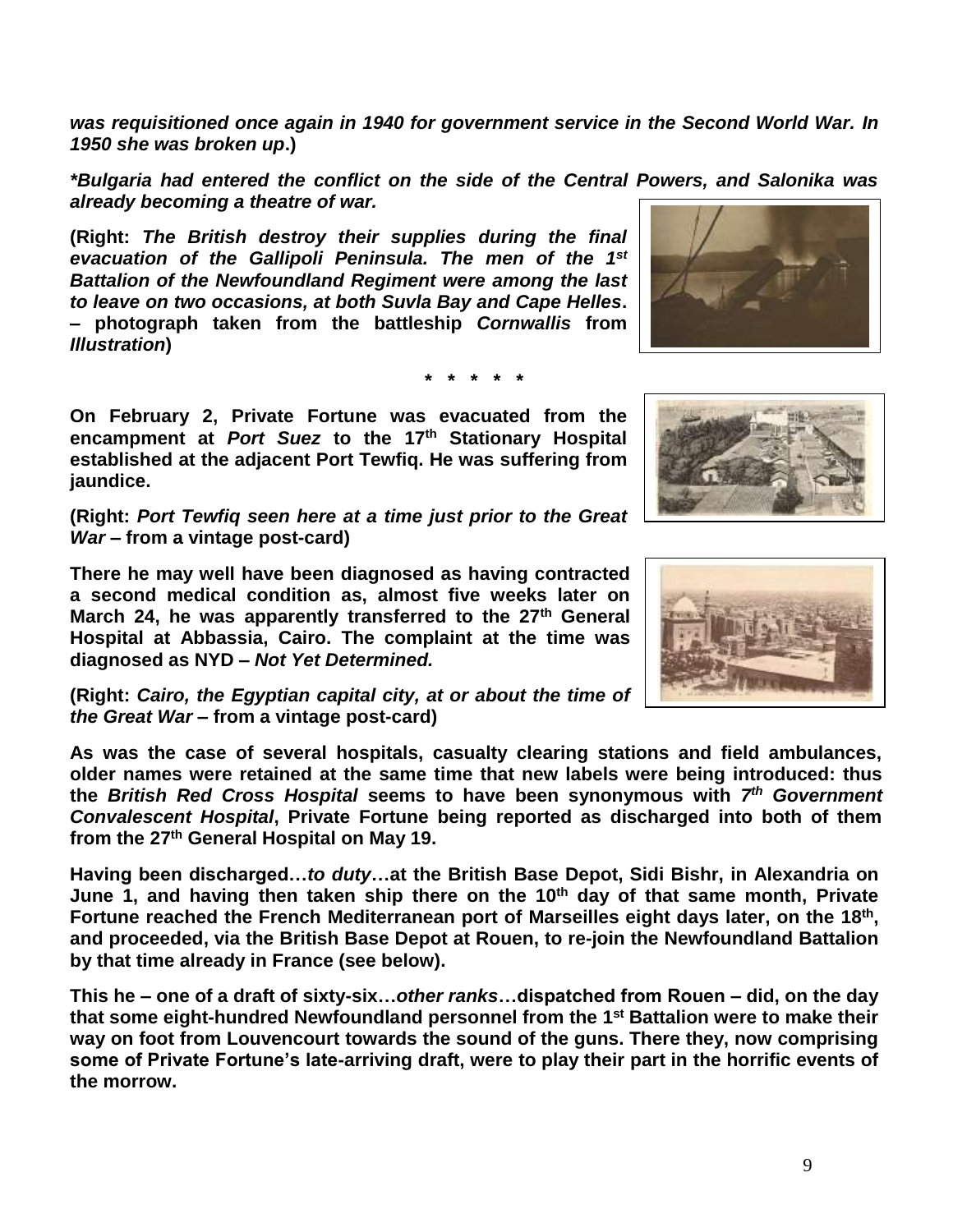**The date was June 30\*.**

*\*June 30 had been, in fact, the original date planned for the first day of the offensive; however poor weather had resulted in the attack being postponed for twenty-four hours.*

**\* \* \* \* \***

**Four months before this time, of course, in the late winter of 1916, Private Fortune had been in hospital and the Newfoundland Battalion had been living in tents in the desert just outside the Egyptian port of Suez.**

**After a two-month interim spent in the vicinity of Port Suez, the almost six-hundred officers and** *other ranks* **of the 1st Battalion were to board His Majesty's Transport** *Alaunia* **at Port Tewfiq, on March 14 to begin the voyage back up through the** *Suez Canal* **en route to France. The Newfoundlanders would disembark eight days afterwards in the Mediterranean port-city of Marseille, on March 22.**



**(Right above:** *British troops march through the port area of the French city of Marseille***. – from a vintage post-card)**

**Some three days after the unit's disembarkation on March 22, the Newfoundland Battalion's train was to find its way to the small provincial town of Pont-Rémy, a thousand kilometres to the north of Marseille. It had been a cold, miserable journey, the blankets provided for the troops having inexcusably travelled unused in a separate wagon.**

**Having de-trained at the local station at two o'clock in the morning, the Newfoundlanders were now still to endure the long, dark march ahead of them before they would reach their billets at Buigny l'Abbé.**

**It is doubtful if many of those tired soldiers were to pay much attention to the slow-moving stream flowing under the bridge over which they had then marched on their way from the station. But some three months later** *the Somme* **was to become a part of their history.**



**(Right:** *A languid River Somme as seen from the bridge at Pont-Rémy* **– photograph from 2010)**

**On April 13, the 1st Battalion had subsequently marched into the village of Englebelmer – perhaps some fifty kilometres in all from Pont-Rémy - where it would be billeted, would receive re-enforcements from Scotland via Rouen and, in two days' time, would be introduced into the communication trenches of the** *Western Front.*

**Just days following the Newfoundland Battalion's arrival on the** *Western Front***, two of the four Companies – 'A', and 'B' – were to take over several support positions from a British unit\* before the entire Newfoundland unit was to then be ordered to move further up for the first time into forward positions on April 22.**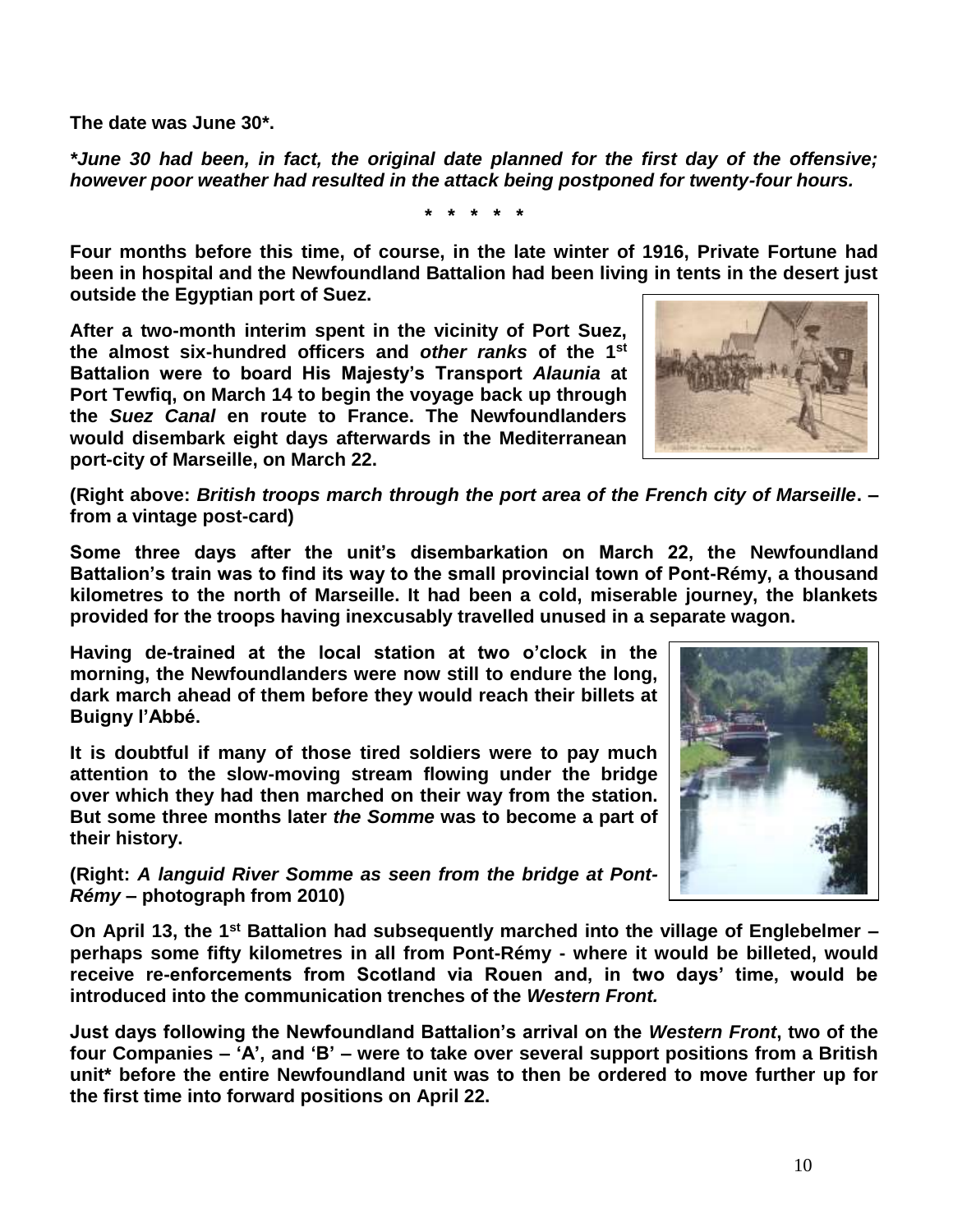*\*It should be said that the Newfoundland Battalion and two-hundred men of the Bermuda Rifles who were serving at the time in the 2nd Lincolnshire Regiment Battalion, were then the only units at the Somme from outside the British Isles - true also on the day of the attack on July 1.*

**(Right below:** *A part of the re-constructed trench system to be found in the Newfoundland Memorial Park at Beaumont-Hamel* **– photograph from 2009(?))**

**Having then been withdrawn at the end of that April to the areas of Mailly-Maillet and Louvencourt where they would be based for the next two months, the Newfoundlanders were soon to be preparing for the upcoming British campaign of that summer, to be fought on the ground named for the languid, meandering river,** *the Somme***, that flowed – and still does so today – through the region.** 

**If there is one name and date in Newfoundland history which is etched in the collective once-national memory, it is that of Beaumont-Hamel on July 1 of 1916; and if any numbers are remembered, they are those of the eight-hundred who went**  *over the top* **in the third wave of the attack on that morning, and of the sixty-eight unwounded present at muster some twenty-four hours later\*.**



**(Right above:** *Beaumont-Hamel: Looking from the British lines down the hill to Y Ravine Cemetery which today stands atop part of the German front-line defences: The Danger Tree is to the right in the photograph***. – photograph taken in 2009)**

**(Right:** *A view of Hawthorn Ridge Cemetery Number 2 in the Newfoundland Memorial Park at Beaumont-Hamel* **– photograph from 2009(?))**

*\*Perhaps ironically, the majority of the Battalion's casualties was to be incurred during the advance from the third line of British trenches to the first line from where the attack proper was to be made, and while struggling through British wire laid to protect the British positions from any German attack.*

**There are other numbers of course: the fiftyseven thousand British casualties incurred in four hours on that same morning of which nineteen-thousand were recorded as having been** *killed in action* **or** *died of wounds***.** 

**It was to be the largest disaster** *ever* **in the annals of the British Army…and, perhaps just as depressing, the butchery of** *the Somme* **was to continue for four and a half months.**



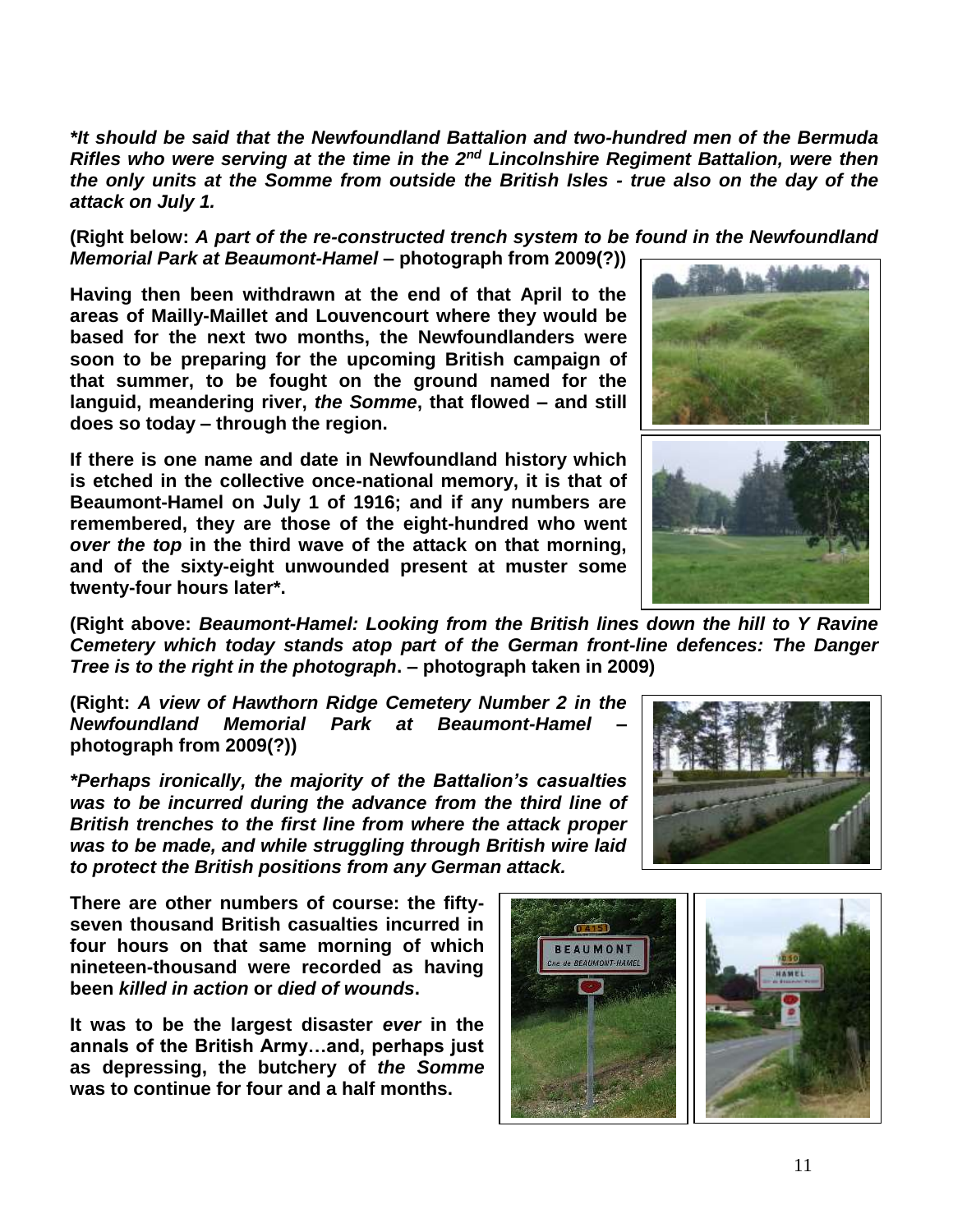**(Preceding page:** *Beaumont-Hamel is a commune, not a village***. – photographs from 2010 and 2015)**

*In fact, Beaumont-Hamel was a commune – it still exists today – at the time comprising two communities: Beaumont, a village on the German side of the lines, and Hamel which was behind those of the British. No-Man's-Land, on which the Newfoundland Memorial Park lies partially today, was on land that separated Beaumont from Hamel.* 

**(Right:** *A grim, grainy image purporting to be Newfoundland dead awaiting burial after Beaumont-Hamel –* **from…?)**

**\* \* \* \* \***

**On that July 1, the first day of the…***First Battle of the Somme…***, Private Fortune was wounded at Beaumont-Hamel while serving with 'A' Company. Evacuated from the field on July 2 to the 87th Field Ambulance having incurred a gun-shot wound – likely from flying shrapnel - to the left hand and shoulder, he was subsequently admitted into an anonymous casualty clearing station for further treatment.**

**(Right above:** *A British field ambulance, of a more permanent nature than many of them* **– from a vintage post-card)**

**(Right above:** *A British casualty clearing station – the one pictured here under canvas for mobility if and whenever the necessity were to arise – being established somewhere in France during the early years of the War***:** *Other such medical establishments were often of a much more permanent nature***. - from a vintage post-card)**

**(Right:** *the French sea-side resort of Wimereux just prior to the Great War, during which time it became part of an important medical complex* **– from a vintage post-card)**

**From the casualty clearing station Private Fortune was invalided back to the United Kingdom almost immediately via the 8th Stationary Hospital in the coastal town of Wimereux, adjacent to Boulogne, and per the Belgian hospital ship** *Jan Breydel***, all on the next day.**

**Upon arrival in England, Private Fortune was transported to the 3 rd London General Hospital in the Borough of Wandsworth where he was admitted on that same July 3.**

**(Right above:** *The photograph of 'Jan Breydel' leaving the Belgian port of Ostend is from the Old Ship Picture Galleries web-site. Named for a medieval rebel and hero, the vessel* 









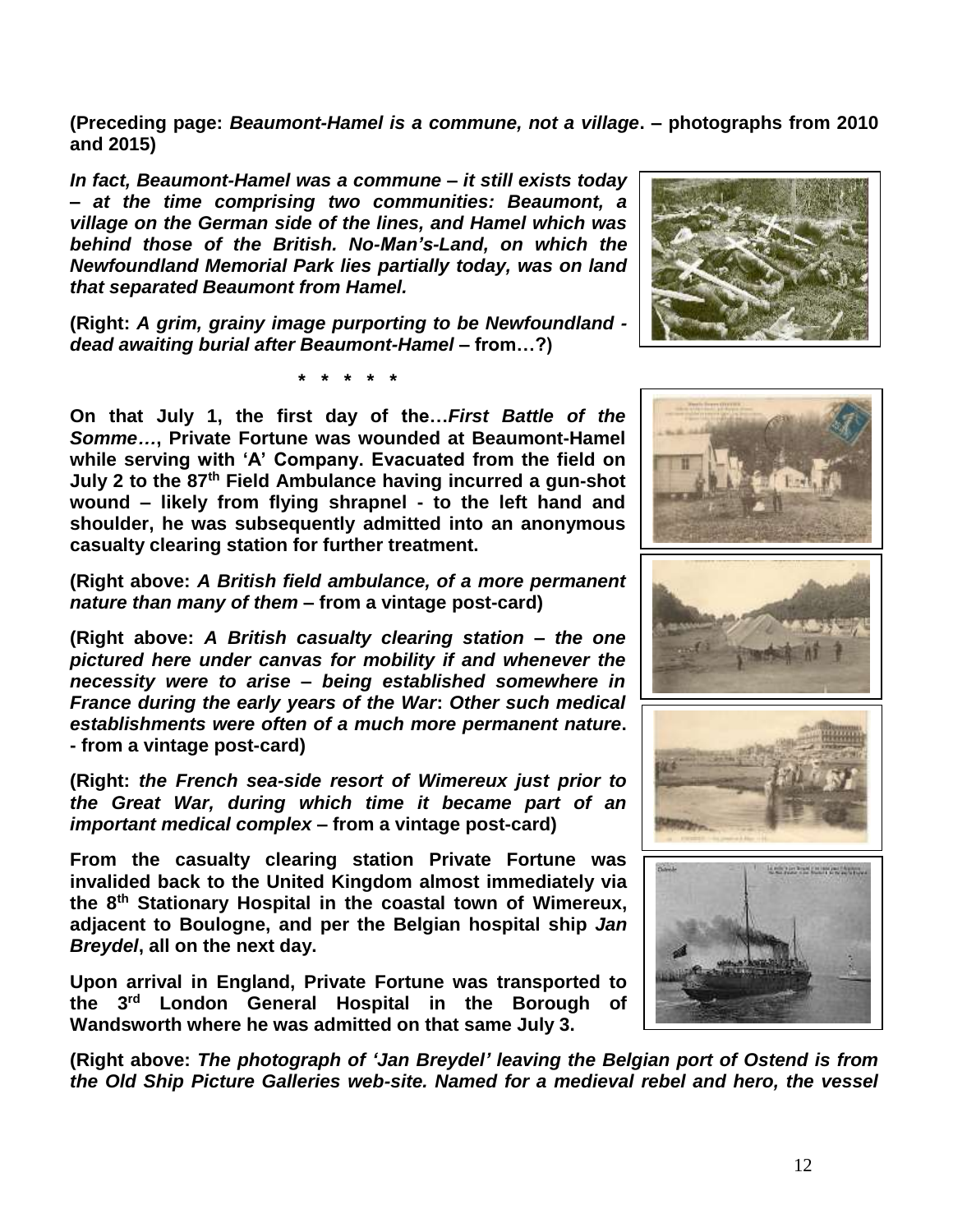*could accommodate some one-hundred fifty wounded. She was one of four Belgian ships used for this purpose***.)**

**(Right:** *The main building of what was to become the 3 rd London General Hospital during the Great War had originally been opened, on July 1st, 1859, as a home for the orphaned daughters of British soldiers, sailors and marines***. – photograph from 2010)**

**(Right below:** *A party of Newfoundland patients, dressed in hospital uniform but otherwise unfortunately unidentified is seen here convalescing in the grounds of the 3 rd London General Hospital at Wandsworth –* **by courtesy of Reverend Wilson Tibbo and Mrs. Lillian Tibbo**

**Following treatment Private Fortune was accorded the customary ten-day furlough - on this occasion from July 20 to 29 – which was granted to military personnel upon release from hospital. There followed a posting to the Regimental Depot at Ayr for which Private Fortune reported…***to duty***…on August 1.** 

**There he was now to remain for more than four months.**

**On December 12, Private Fortune, as a soldier of the 15th Reenforcement Draft from Ayr, passed through the English south-coast port of Southampton on his way to re-join the 1 st Battalion on the Continent. Arriving on the following day, the 13th, in Rouen, capital city of Normandy and site of the large British Expeditionary Force Base Depot, the Draft was posted there for several days of final training and organization\* before leaving to seek out the parent unit.** 

**(Right above:** *British troops earlier during the War disembark at Rouen en route to the Western Front***. – from** *Illustration***)**

*\*Apparently the standard length of time for this final training at the outset of the war had been ten days – although this was to become more and more flexible as the War progressed - in areas near Rouen, Étaples, LeHavre and Harfleur that became known notoriously to the troops as the Bull Rings.*

**The 1st Battalion War Diary reports two contingents reporting…***to duty***…at about the same time while the Newfoundland unit was preparing for Christmas at its quarters at** *Camps-en-Amienois***: one-hundred twenty new reenforcements arrived on Christmas Eve; then fifty…***returning wounded***…on Christmas Day.** 





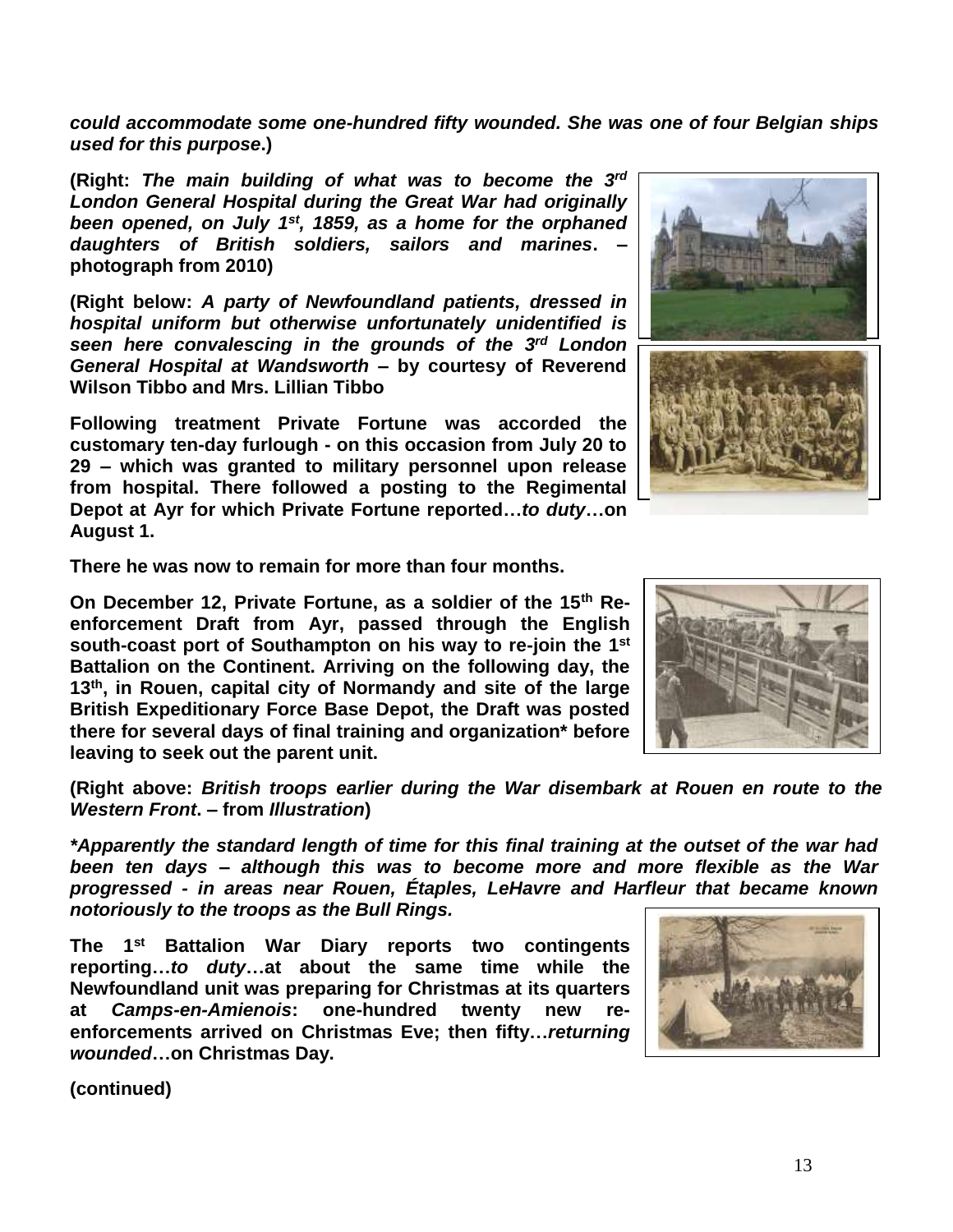**It was as a soldier of this latter draft that Private Fortune re-joined his unit although it is not recorded whether the new-comers of the day were to arrive in time to share in the Christmas dinner of turkey washed down with…***real ale***.**

**(Preceding page:** *a British camp, in not particularly clement conditions, somewhere on the Continent during the time of the Great War* **– from a vintage post-card)**

**\* \* \* \* \***

**After the fighting of July 1 and the departure of the wounded Private Fortune for medical attention on the morrow, the few remnants of the Newfoundland Battalion – and of the other depleted British units - had thus remained in the trenches perhaps fearing the worst, and at night searching for the wounded and burying the dead. It was to be July 6 before the Newfoundlanders were to be relieved from the forward area and to be ordered withdrawn to Englebelmer.** 

**It had then been a further two days before the unit had marched further again to the rear area and to billets in the village of Mailly-Maillet.**

**(Right above:** *The re-constructed village of Mailly-Maillet – the French Monument aux Morts in the foreground - is twinned with the community of Torbay, St. John's East***. – photograph from 2009)**

**There on July 11, a draft of one-hundred twenty-seven re-enforcements – a second source cites one-hundred thirty – had reported** *to duty***. They had been the first to arrive following the events at Beaumont-Hamel but even with this additional man-power having arrived, the Regimental War Diary records that on the 14th of July, 1916, the 1st Battalion had still numbered only…***11 officers and 260 rifles***…after the holocaust of Beaumont-Hamel, just one-quarter of establishment battalion strength.**

**On July 27-28 of 1916, the 1st Battalion - still under establishment battalion strength at only five-hundred fifty-four strong, even after further re-enforcement – had moved north and entered into the** *Kingdom of Belgium* **for the first time.** 

**It had been ordered to the** *Ypres Salient***, one of the most dangerous pieces of real estate on the entire** *Western Front***, there to continue to re-enforce and to re-organize after the ordeal of Beaumont-Hamel.** 

**(Right:** *The entrance to 'A' Company's quarters – obviously renovated since that time - in the ramparts of the city of Ypres when it was posted there in 1916 –* **photograph from 2010)**

*The Salient* **– close to the front lines for almost the entire fifty-two month conflict - was to be relatively quiet during the time of the Newfoundlanders' posting there; yet they nonetheless incurred casualties, a number – fifteen? - of them fatal.**



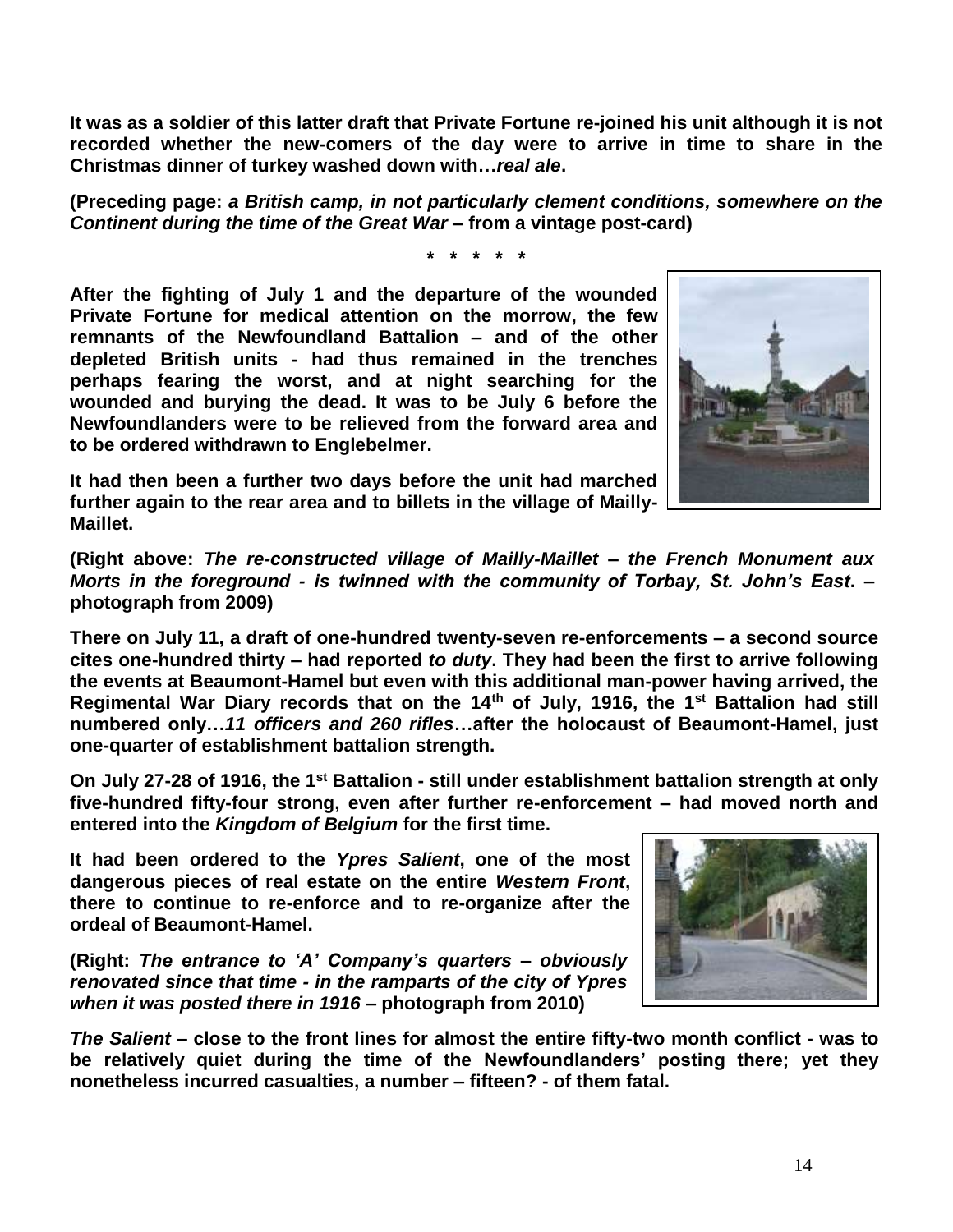**Then on October 8, after having served in Belgium for some ten weeks, the Newfoundland Battalion had been ordered to return south, back into France and back into the area of – and the battle of –** *the Somme***.**

**(Right:** *An aerial view of Ypres, taken towards the end of 1916: it is described as the 'Ville morte'.* **– from** *Illustration***)**

**Four days after that return to France, on October 12, 1916, the 1st Battalion of the Newfoundland Regiment had again been ordered to the offensive; it was to be at a place called Gueudecourt, the vestiges of a village some dozen or so kilometres to the southeast of Beaumont-Hamel.** 

**The encounter had proved to be another ill-conceived and costly affair – two hundred and thirty-nine casualties all told for little gain.** 

(Right: This is the ground over which the 1<sup>st</sup> Battalion *advanced and then mostly conceded at Gueudecourt on October 12. Some few managed to reach the area where today stand the copse of trees and the Gueudecourt Caribou, on the far right horizon***. – photograph from 2007)**

**(Right:** *The Caribou at Gueudecourt stands at the furthest point of the Newfoundland Battalion's advance of October 12, 1916.* **– photograph from 2012)**

**The Newfoundland Battalion was not to be directly involved in any further concerted infantry action in the immediate area of Gueudecourt although, on October 18, it would supply twohundred fifty men to act as stretcher-bearers in an attack undertaken by troops of two British regiments, the Hampshires and the Worcestershires, of the 88th Brigade.**

**(Right below:** *Stretcher-bearers not only shared the dangers of the battle-field with their arms-bearing comrades, but they often spent a longer period of time exposed to those same perils***.** *This photograph was likely taken during First Somme.* **– from** *Illustration***)**

**On October 30, the Newfoundland unit had eventually been retired to rear positions from the Gueudecourt area. It had been serving in front-line and support positions for three weeks less a day.**

**The Newfoundlanders were now to spend two weeks withdrawn to the area of Ville-sous-Corbie, re-enforcing and reorganizing. It was not to be until November 15 that the 1st Battalion began to wend its way back up to the front lines.** 







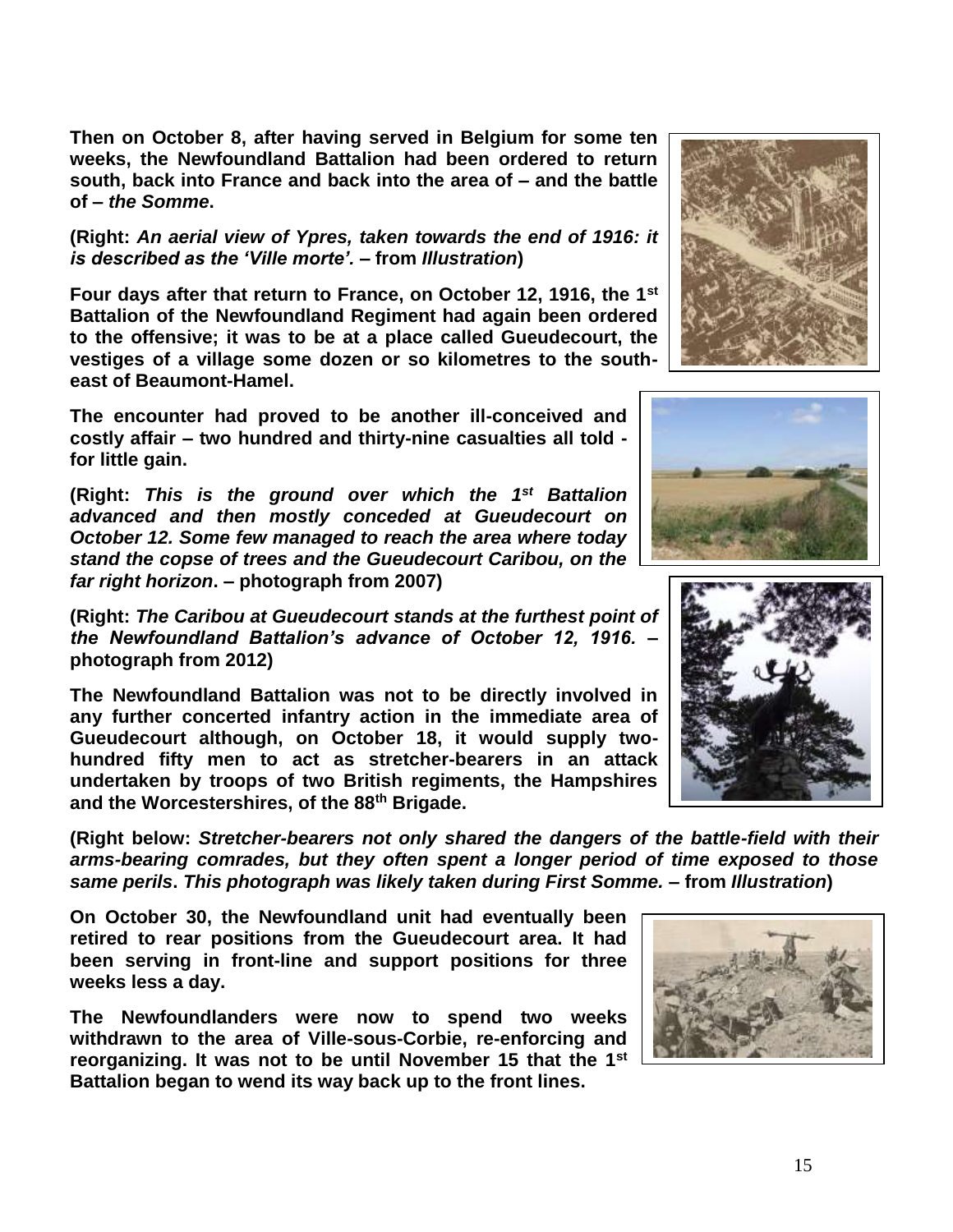**There it continued its watch in and out of the trenches of** *the Somme* **– not without casualties – during the late fall and early winter, a period broken only by another several weeks spent in** *Corps Reserve* **during the Christmas period, encamped well behind the lines and in close proximity to the city of Amiens.**

**And it had been, of course, on that Christmas Day of 1916, that Private Fortune, come with his re-enforcement draft from Rouen, was to report back…***to duty***…with the Newfoundland Battalion at** *Camps-en-Amienois***.**

**\* \* \* \* \***

**Seventeen days later, on January 11 the Newfoundland Battalion was to be ordered out of Corps Reserve and out of its lodgings at** *Camps en Amienois* **from where it would make its way on foot to the community of Airaines. From the railway station there it was to entrain for the small town of Corbie where it thereupon took over billets which it had already occupied for a short period only two months before.**

**After that recent six-week Christmas respite spent in** *Corps Reserve* **far to the rear, the Newfoundlanders were to** *officially* **return to** *active service* **on January 23, although they apparently had already returned to the trenches by that date and had incurred their first casualties – and fatality – of 1917.** 

**Those casualties, however, were only some of those everyday thousands whom Douglas Haig apparently casually referred to as**  *wastage* **as the Newfoundland unit had not ventured from its trenches.** 

**(Right above:** *A soldier of the Lancashire Fusiliers, their unit to be relieved by the Newfoundlanders on March 1, enjoys his cigarette in the cold of the trenches at Sailly-Saillisel during the winter of 1916-1917. –* **from** *Illustration***)**

**In fact, the sole infantry activity** *directly* **involving the Newfoundland unit during that entire period – from Gueudecourt in mid-October, 1916, until Monchy-le-Preux in mid-April of 1917 – was to be the sharp engagement at Sailly-Saillisel at the end of February and the beginning of March, an action which would bring this episode in the Newfoundlanders' War – in the area of** *the Somme* **- to a close.**

**(Right above:** *The fighting during the period of the Battalion's posting to Sailly-Saillisel took place on the far side of the village which was no more than a heap of rubble at the time.*  **photograph from 2009(?))**

**After Sailly-Saillisel the month of March had been a quiet time for the Newfoundlanders; having departed from the trenches, they were now to spend their time near the communities of Meaulté and Camps-en-Amienois re-enforcing, re-organizing, and in training for upcoming events.**





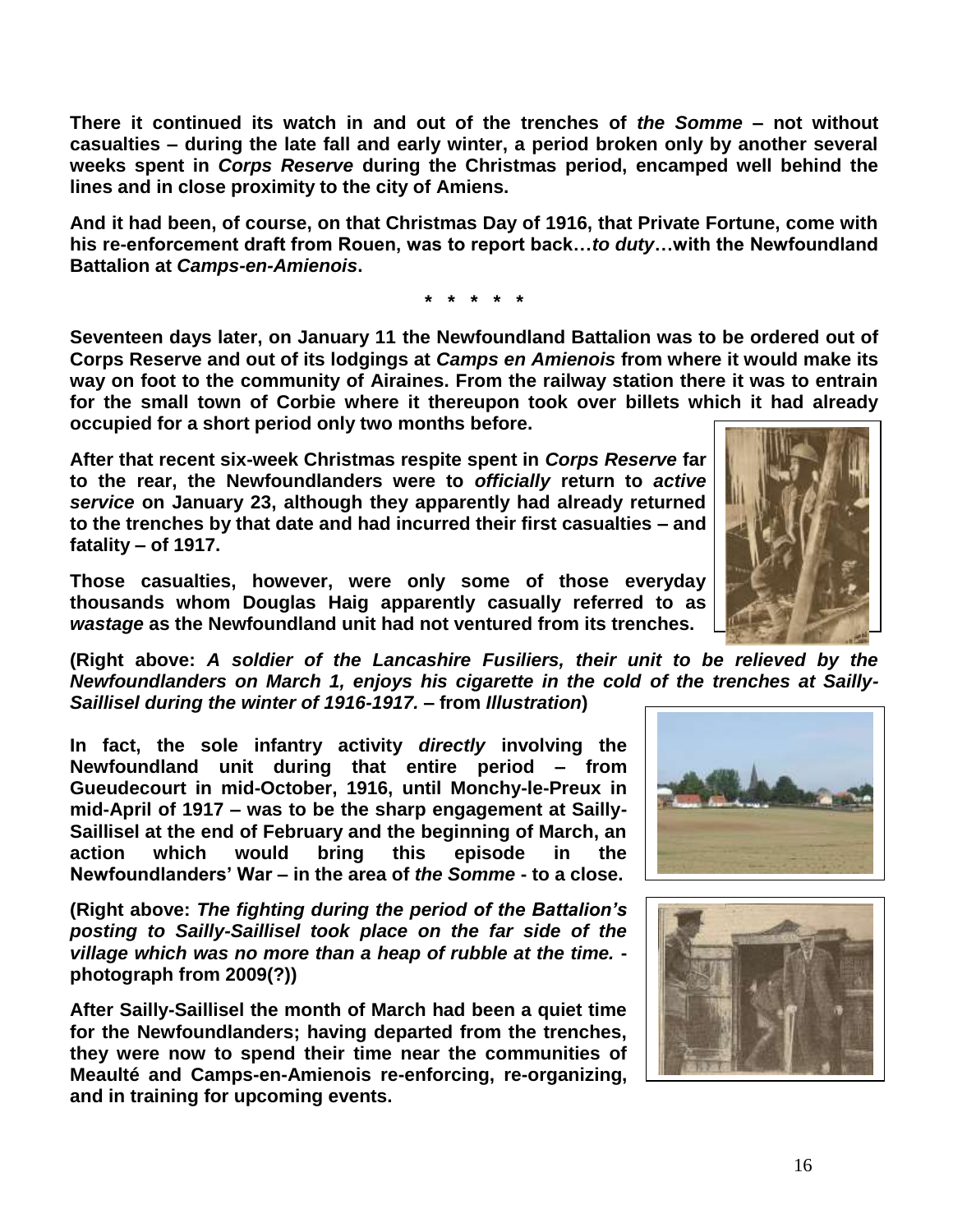**Prime Minister of Newfoundland, Sir Edward Morris, the latter on March 17, St. Patrick's Day.**

**(Preceding page:** *The Prime Minister of Newfoundland visiting the 1st Battalion of the Newfoundland Regiment, encamped at Meaulté* **– from** *The War Illustrated***)**

**They had even had the pleasure of a visit from the Regimental Band, and also one from the** 

**On March 29, the Newfoundlanders began to make their way – on foot – from Camps-en-Amienois to the north-east, towards the venerable medieval city of Arras and eventually beyond, the march to finish amid the rubble of the village of Monchyle-Preux.** 

**(Right:** *The remnants of the Grande Place in Arras at the time of the Great War, in early 1916* **– from** *Illustration***)**



**On April 9 the British Army was to launch an offensive in the area to the north of** *the Somme* **battlefields; this was to be the so-called** *Battle of Arras***, intended to support a major French effort elsewhere. In terms of the daily count of casualties – just over four thousand - this attack was to be the most expensive operation of the** *Great War* **for the British, its only positive episode to be the Canadian assault of** *Vimy Ridge* **on the opening day of the battle, Easter Monday, 1917.** 

**And while the British campaign would prove an overall disappointment, the French** *Bataille du Chemin des Dames* **was to be yet a further disaster.**

**(Right:** *The village of Monchy-le-Preux as seen today from the western – in 1917, the British – side of the community: The Newfoundlanders advanced, out of the ruins of the place, to the east, away from the camera***. – photograph from 2013)**

**The 1st Battalion was to play its part during the** *Battle of Arras***, a role that would begin at the place called Monchy-le-Preux on April 14 and which would finish ten days later, on April 23, perhaps a kilometre distant, at** *Les Fosses Farm***. After Beaumont-Hamel, the ineptly-planned action at Monchy-le-Preux would prove to be the most costly day of the Newfoundlanders' war, four-hundred eighty-seven casualties all told on April 14 alone\*.**

*\*It was also an action in which a DSO, an MC and eight MMs were won by a small group of nine personnel of the Battalion – the Distinguished Service Order (DSO) awarded to the unit's Commanding officer. An MM for the same action was also presented to a private from the Essex Regiment .*